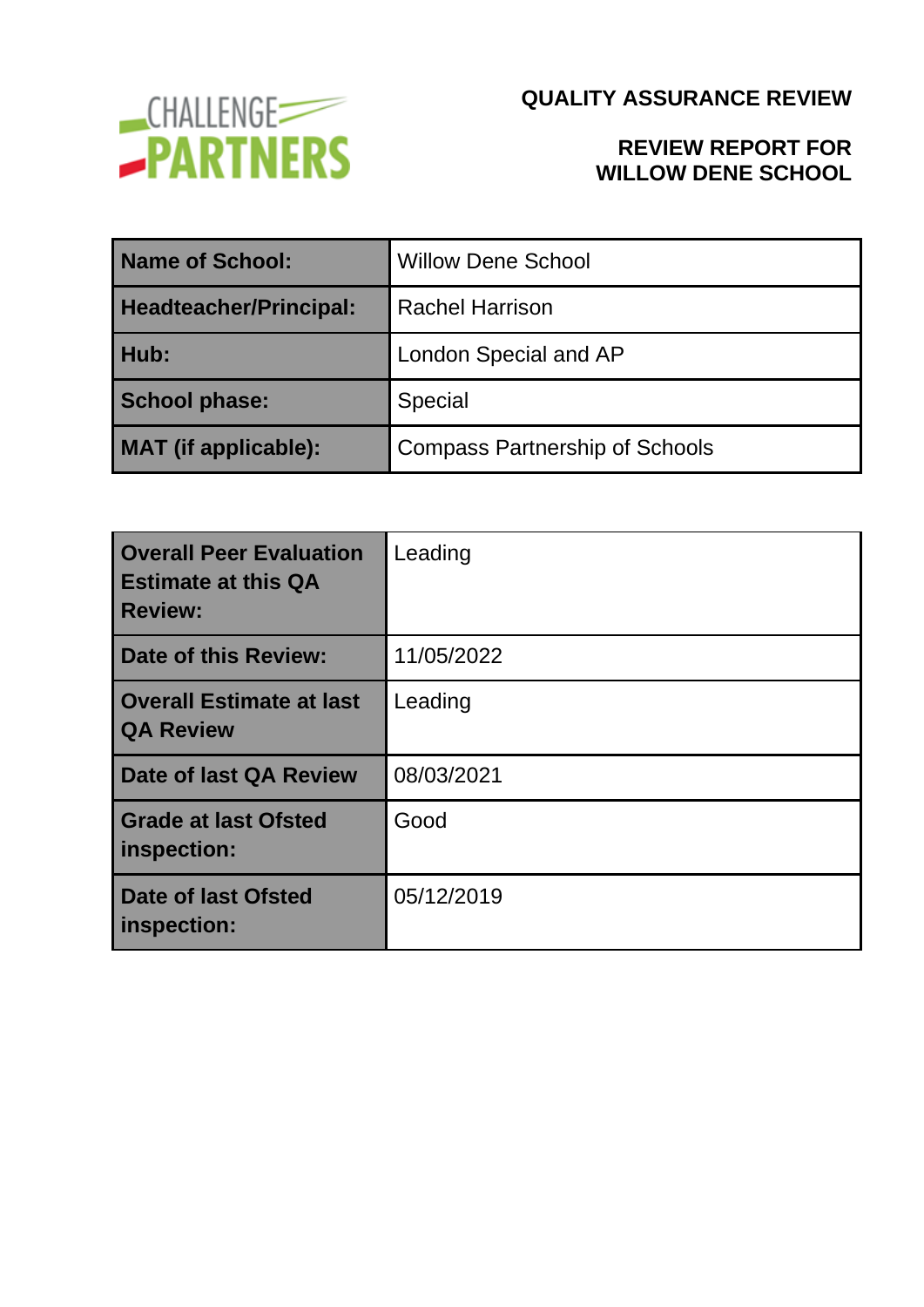

# **REVIEW REPORT FOR WILLOW DENE SCHOOL**

### **Quality Assurance Review**

The review team, comprising host school leaders and visiting reviewers, agree that evidence indicates these areas are evaluated as follows:

| Leadership at all levels                                                                                    | Leading        |
|-------------------------------------------------------------------------------------------------------------|----------------|
| <b>Quality of provision and outcomes</b> Leading                                                            |                |
| AND                                                                                                         |                |
| <b>Quality of provision and</b><br>outcomes for disadvantaged<br>pupils and pupils with additional<br>needs |                |
| <b>Area of excellence</b>                                                                                   | Not applicable |
| Previously accredited valid areas<br>of excellence                                                          | Not applicable |
| <b>Overall peer evaluation estimate</b>                                                                     | Leading        |

*The Quality Assurance Review estimates are not equivalent to Ofsted grades. The QA Review uses a different framework to Ofsted and the review is developmental not judgmental.*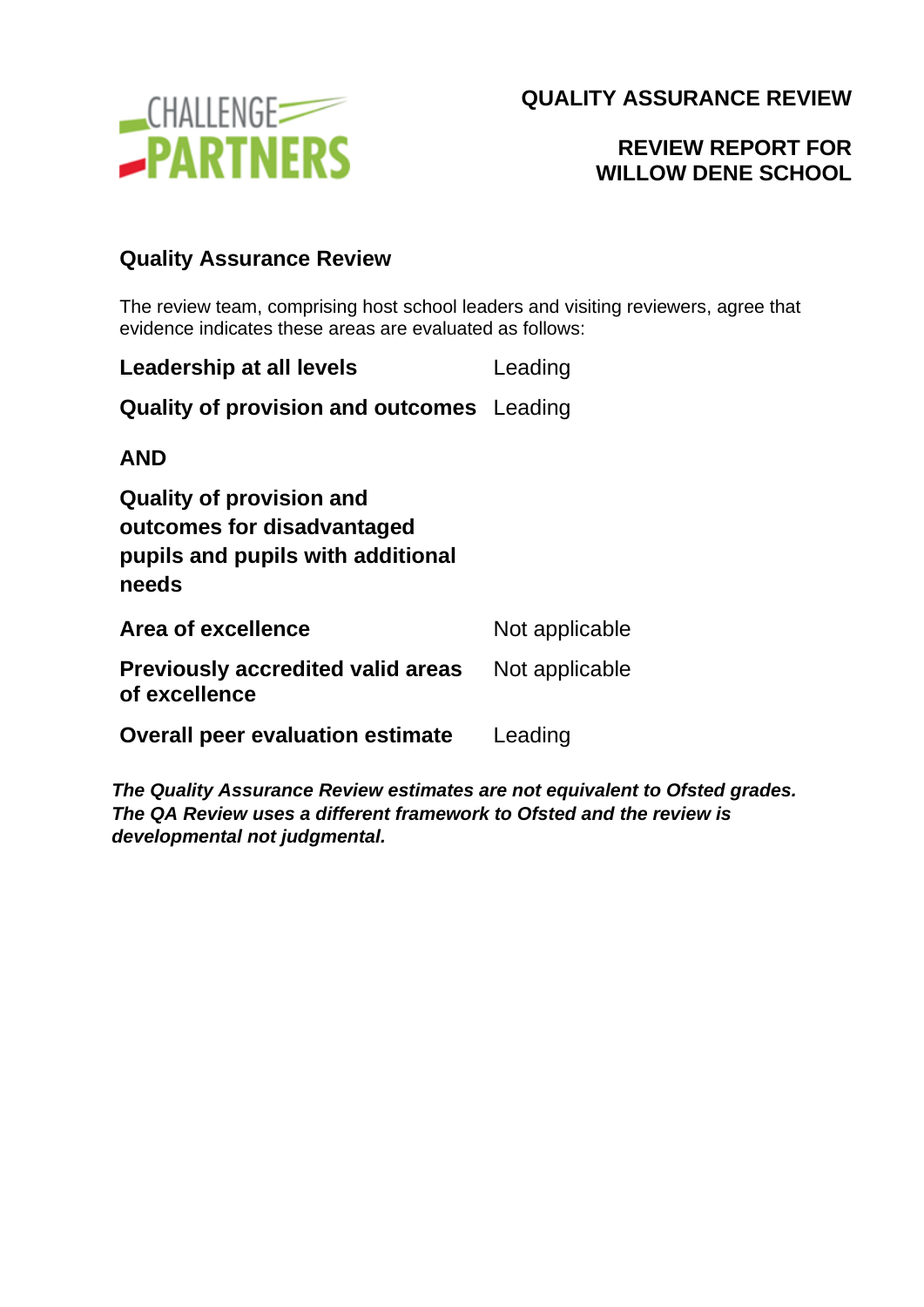

### **REVIEW REPORT FOR WILLOW DENE SCHOOL**

### **1. Context and character of the school**

Willow Dene serves Greenwich and surrounding local authorities. All 274 children have significant learning difficulties. Each child either has an education, health and care plan (EHCP) or is undergoing an assessment for an EHCP.

The school provides early years, primary and secondary (Key Stages 3 and 4) education across two sites. There is an additional provision for two year olds with complex needs. Currently, 217 children attend the early years and primary phases.

Children with a primary need of autism make up 65% of the roll and 35% have complex needs. Approximately two-thirds are boys, with about half of all children are eligible for pupil premium funding. There are 34 classes in total.

A range of accreditations have been achieved, including Advanced NAS accreditation. Willow Dene is a Move Centre of Excellence.

Willow Dene is part of the Compass Partnership, which also includes eleven primary schools.

#### **2.1 Leadership at all levels - What went well**

- Leaders know what they want for children at Willow Dene. This directly relates to the coherent vision statement 'seeing possibilities, realising dreams'. Leaders have built their provision on sound theory – both for generic teaching and learning and for the education of children with complex needs. An example to illustrate this is early reading, where generic principles underpin the tailored approach for each child.
- Leaders are committed to the cause, which is about providing the very best offer for each and every child. Independence is at the centre of supporting each child to become a valued member of society. Curriculum planning captures this well, which helps all staff rehearse their personal understanding of provision (intent). This commitment also supports parents in their aspirations for their children.
- The curriculum offer is well considered. A 'no ceilings' mantra is evident around Willow Dene. All children benefit from a curriculum which covers aspects, such as sensory processing and physical development. For example, leaders have worked in partnership with clinicians to introduce an innovative Trycycle project. Practice (implementation) is then thoughtfully tailored for each group and each child within the group. For example, communication techniques and use of technology will vary according to need.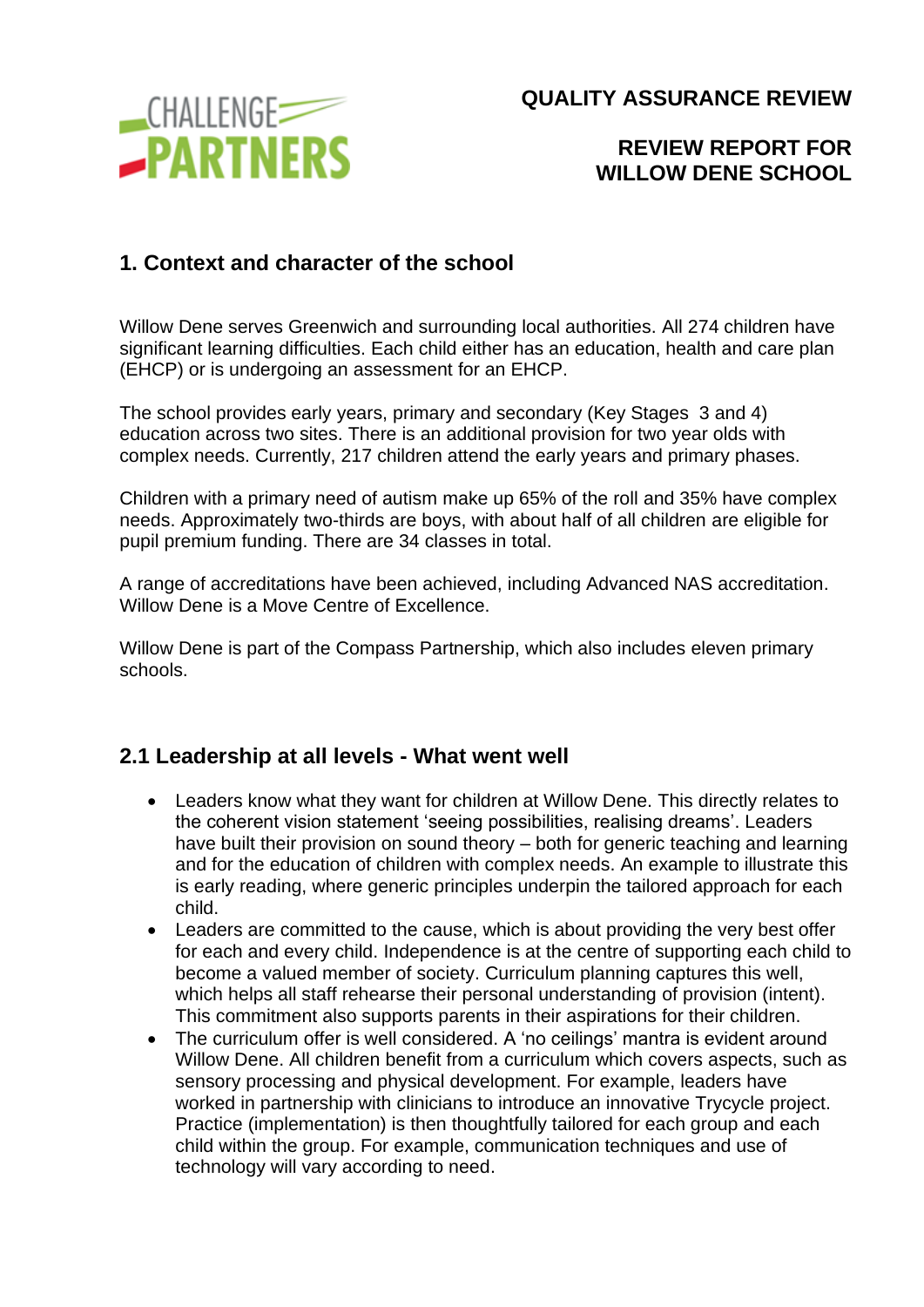

# **REVIEW REPORT FOR WILLOW DENE SCHOOL**

- Leaders at Willow Dene were structuring their thinking about provision, practice and outcomes well before intent, implementation and impact vocabulary came to the fore. This logical approach enables rich dialogue to evolve when reflecting on the curriculum offer. Threads evolve which prompt leaders to be curious about specific aspects. Leaders line manage staff in each class, which means that a range of staff build an in-depth knowledge of the offer and of the children. Consequently, threads are well informed.
- Leaders verbally articulate what strong progress through the curriculum looks like for each child. They recognise that assessments of each child's progress need to be useful and meaningful. This is why specific academic aspects (such as early reading) are used in tandem with other pertinent indicators (such as those relating to well-being). This enables staff to build a holistic picture of progress for each child. As a result, subsequent planning is influenced accordingly.
- Leaders lead all aspects of provision with passion and ambition. In the early years, for example, each child is at the centre of their own learning journey. Prime and specific areas of learning are built into the offer with characteristics of effective learning evident in day-to-day provision. This results in children progressing securely, being well prepared for future learning.
- Willow Dene leaders are keen to learn. They form a cohesive team. The team is strengthened through individual leader's engagement with different networks. An example is with the Trust, where leaders' knowledge is shared with mainstream colleagues and Willow Dene benefits from mainstream thinking, such as that relating to phonics. Leaders also work with organisations, advisory teams, local cultural places and clinical teams. This outward-looking approach, coupled with individual leaders bringing knowledge gleaned from relevant reading, means that staff and children are well placed to thrive.

# **2.2 Leadership at all levels - Even better if…**

…leaders articulated their written vision in a way that matches the culture at Willow Dene.

…when visiting lessons, leaders stated clearly how the session fits with prior and post learning.

…leaders created a Willow Dene professional development 'tube map' to enable all staff to see personal growth opportunities.

# **3.1 Quality of provision and outcomes - What went well**

• Teaching staff are very knowledgeable. Across the school, teachers 'own the room'. This means that they are secure in what they are teaching and how to teach it. Teachers use their skills and knowledge to facilitate learning. This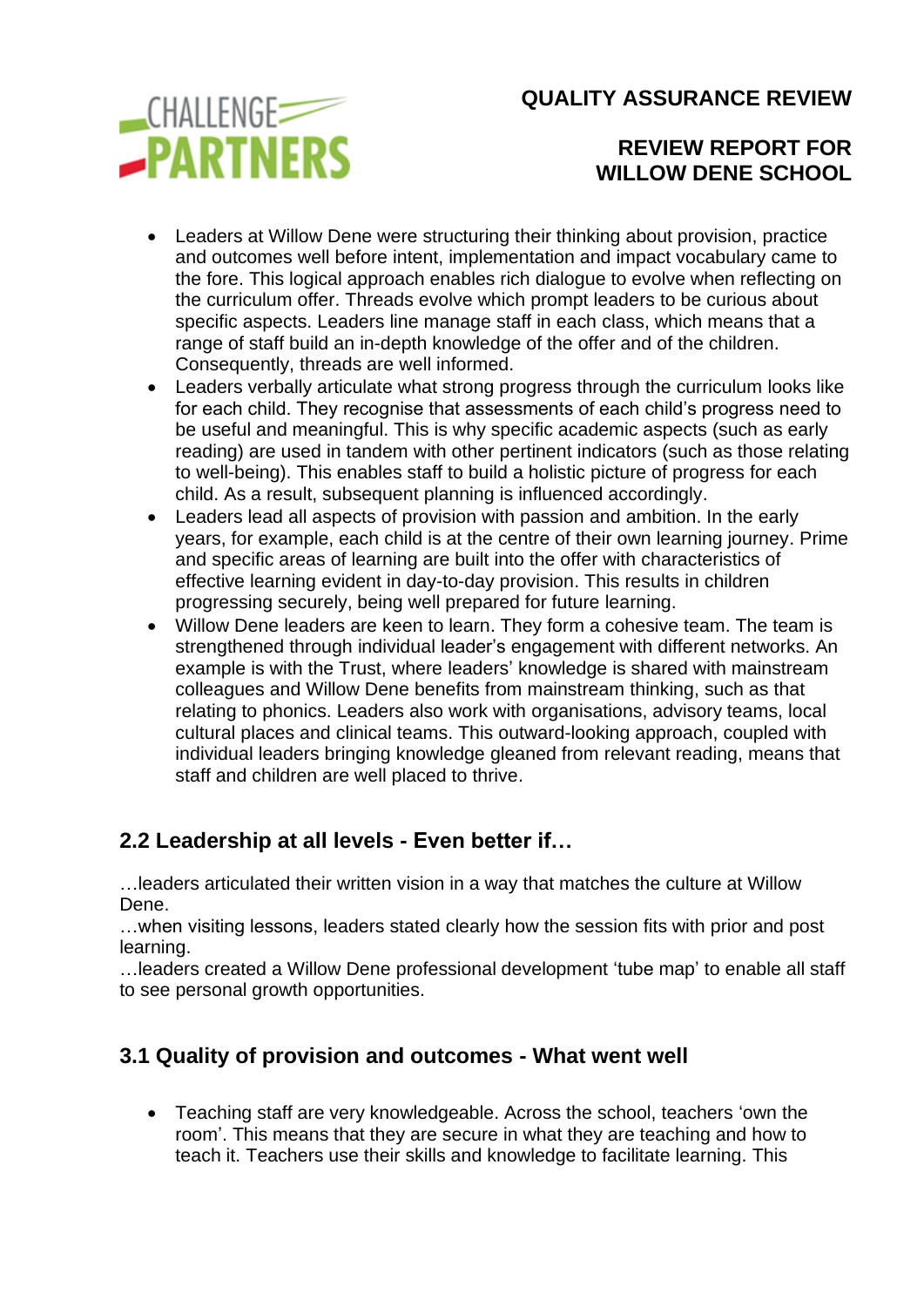

# **REVIEW REPORT FOR WILLOW DENE SCHOOL**

includes teaching assistants (TAs) knowing how best to support the individual child, or small group of children, they are working with.

- Staff know what 'child-led' and 'adult-led' learning entails at Willow Dene. In the early years, staff expertly enable each child to voice / express their opinions. This leads to a more child-led session, which in turn enables staff to check out how well each child has secured pertinent learning.
- Communication threads through all teaching. This is about each child using different means of communication in the day-to-day learning. In a design and technology lesson, all children in the group participated in designing their own pizza by communicating their views to staff in different ways. A common theme is repetition of key vocabulary, with all adults using technically correct vocabulary.
- Early reading, most notably phonics, is taught very well. The senior leader with responsibility for this provision, has ensured that staff have quicky understood and implemented a new scheme. Staff show fidelity to this scheme, making specific adaptations when children would benefit from a slightly different approach. Staff recognise that phonics is a means to an end. Hence, strong links exist between phonics and how children can develop a love of reading, being able to comprehend and infer.
- Children use specific regulation strategies, tailored to their personal needs. This provision is integrated and embedded in classroom routines. Staff expertly facilitate these during lessons. For example, some children respond best when sensing pressure, whilst others benefit from movement. This results in children making the most of time available for learning in lessons.
- Each child receives a generic curriculum offer which is personalised for them. This means that all children benefit from a learning diet which includes sensory support and communication, but the means by which they make strong progress will vary. For example, children will engage with different symbols and objects to enable them to express preferences. This illustrates well the integrated link between therapeutic and educational provision.
- Teachers use their planning to consider where a particular lesson fits in the sequence of learning. Through talking with relevant leaders and teachers, the latter are empowered to consider how to modify the plans so that each child can benefit well. They refer to each child's developmental stage, which helps steer the pedagogical choices.
- Staff possess and utilise secure pedagogical knowledge. For example, some staff vary the pace of learning to both enable and check a child's understanding of what is being taught. Staff expertly model learning. They demonstrate awe and wonder by over-emphasising anticipation – such as when mixing paint to see which colours can be created.
- Success is engineered at Willow Dene. This is seen in the way children are taught and also in supporting children on their journey post Willow Dene. The language is not so much about which provision will a child go to next, but more about what does the child want and what might they go on to do. Parents recognise this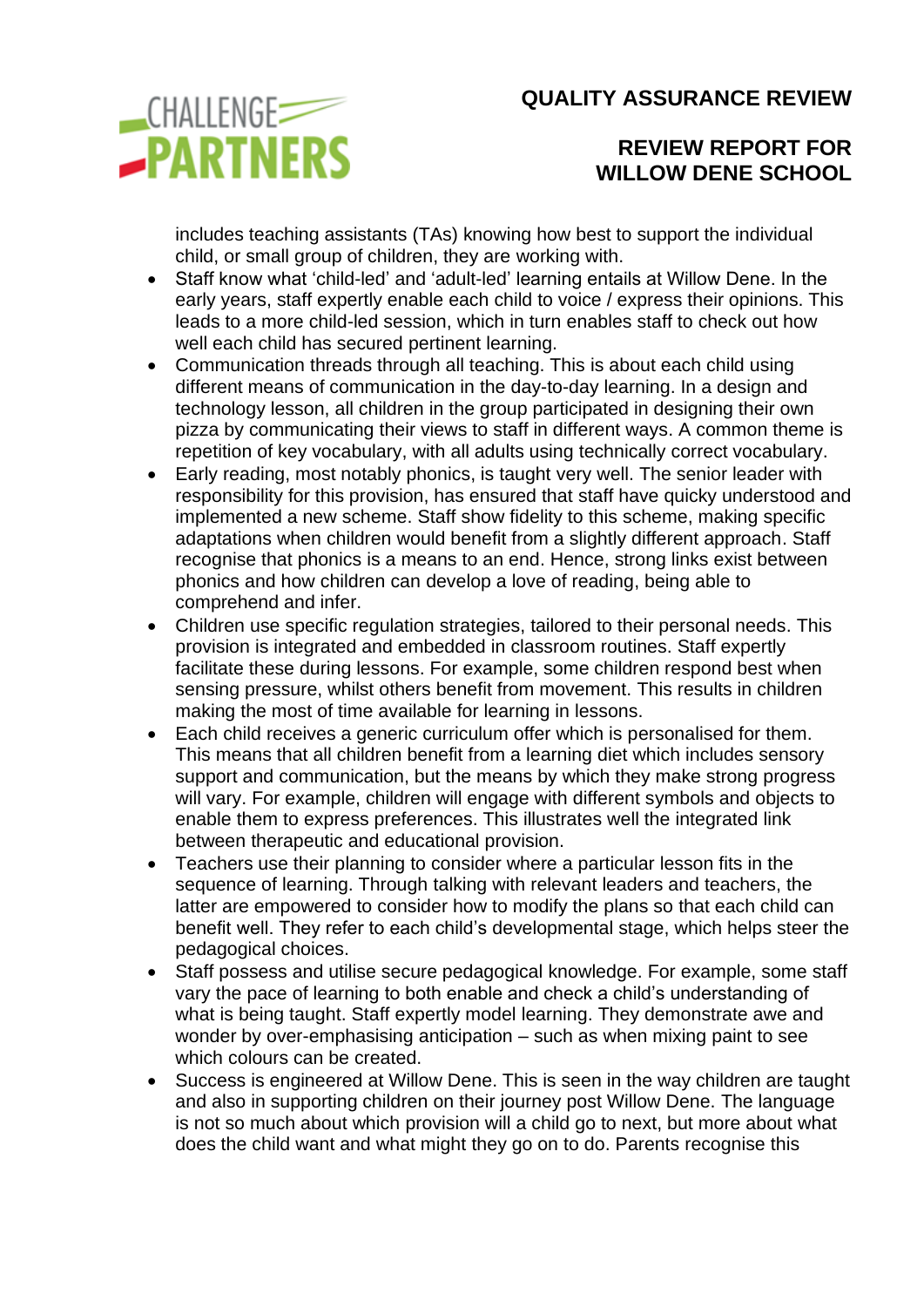

### **REVIEW REPORT FOR WILLOW DENE SCHOOL**

thinking and aspiration, linking to the vision for each child to become a valued member of society.

# **3.2 Quality of provision and outcomes - Even better if…**

…in some sessions, teachers thought carefully about moving a child on more quickly in their learning and to do so if appropriate.

…teaching staff thoroughly understood the importance of connecting a child's learning from previous lessons and demonstrated this when teaching.

# **4.1 Quality of provision and outcomes for disadvantaged pupils and pupils with additional needs - What went well**

- Parents feel valued and welcome at Willow Dene. A genuine parental partnership is in place – one by which the school can learn from what parents see and say, and vice versa. The family support adviser ensures that parents have frequent and varied opportunities to network with each other, the school and with a range of external colleagues who can support parents with their areas of expertise. For example, parents are supported to be aspirational for their child through discussions around careers and future life. This helps parents realise that their child has a place in society.
- Staff benefit from well-planned professional development. Trust-level provision encompasses all staff, with career paths mapped, pedagogical strategies explored, and aspiring leaders supported. More specific to Willow Dene is mandatory school training, which includes medical learning. Staff are supported in respect of school priorities through INSET, class team discussions and therapeutic input. More specific individual professional development is explored and implemented via appraisal work. A range of critically considered documentation, such as 'indicators of outstanding practice', are used to help staff implement their learning in their day-to-day roles.
- The school has a strong ongoing focus on well-being. During the pandemic, practices were embedded quickly to support families and staff. For example, families talk about how the school was a lifeline during Covid lockdowns. Staff describe how the response to the pandemic and recovery has supported their well-being. One member of staff said, 'children add value to the lives of staff'.